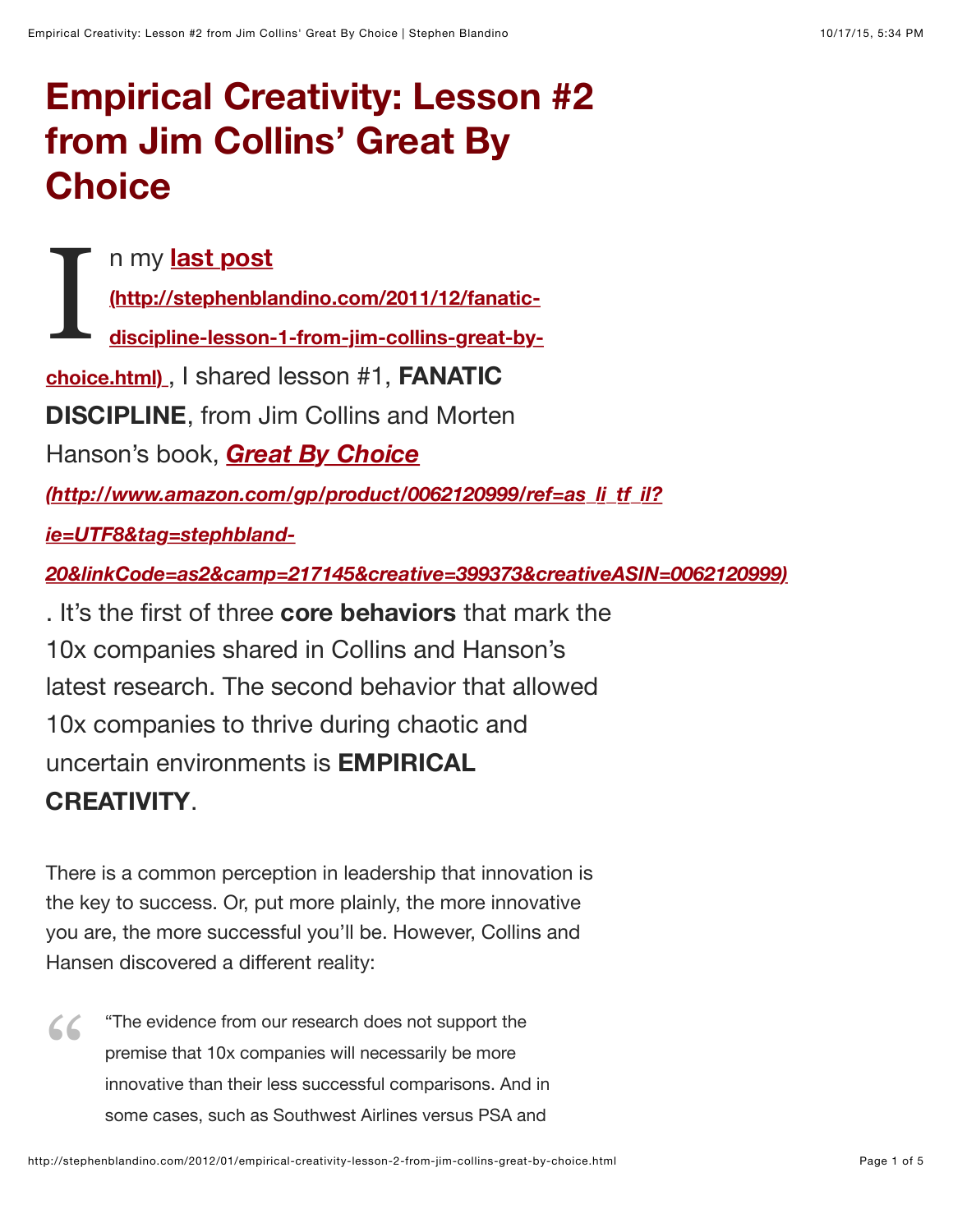Amgen versus Genentech, the 10x companies were *less* innovative than the comparison….we're *not* saying that innovation is unimportant…We concluded that each environment has a level of 'threshold innovation' that you need to meet to be a contender in the game; some industries such as airlines, have a low threshold, whereas other industries, such as biotechnology, command a high threshold. Companies that fail even to meet the innovation threshold cannot win. But–and this surprised us–*once you're above the threshold*, especially in a highly turbulent environment, being more innovative doesn't seem to matter very much." (p. 65, 67)

What's essential is that creativity and discipline exist together. "Intel's founders believed that innovation without discipline leads to disaster" (p. 69). In fact, Intel's #1 core value isn't innovation or creativity, it's discipline. Collins and Hansen observe, **"The great task, rarely achieved, is to blend creativity intensity with relentless discipline so as to amplify the creativity rather than destroy it"** (p. 70).

But the key is not just creativity…it's **EMPIRICAL CREATIVITY**. In other words, 10x companies don't innovate blindly, throwing huge amounts of resources at new ideas. They employ what Collins and Hansen call, **"Bullets, Then Cannonballs."**

The idea is to fire small bullets (test new products, technologies, services, and processes) to see what works and what doesn't. Only after new ideas have been *tested* and *proven* should the organization fire a cannonball. Bullets don't sink the ship, but a cannonball can. Organizations should fire cannonballs (put large amounts of organizational resources and energy into ideas) ONLY AFTER they have fired lots of small bullets (testing new ideas to prove whether or not they will work).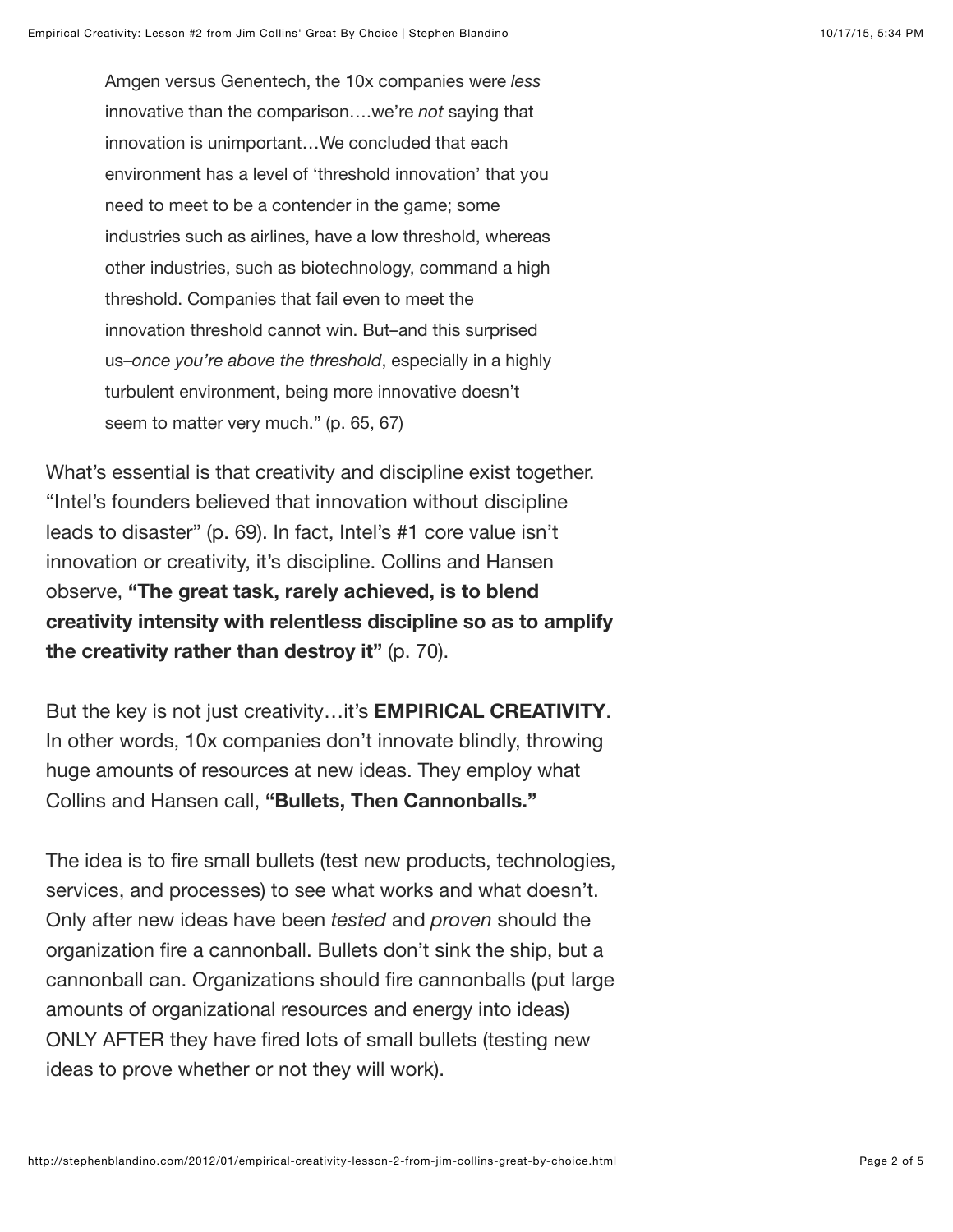Collins and Hansen describe a bullet as, **"An empirical test aimed at** *learning what works* **and that meets three criteria"**:

> **A bullet is low cost** (the size and cost of the bullet grows as the organization grows)

**A bullet is low risk** (there are minimal consequences if the bullet goes awry)

**A bullet is low distraction** (it will not pull the organization as a whole off focus)

A cannonball fired before you gain empirical validation is an "uncalibrated cannonball." Collins and Hansen observe:

"The 10xers were much more likely to fire calibrated cannonballs, while the comparison cases had uncalibrated cannonballs flying all over the place (the 10x cases had a 69 percent calibration rate on cannonballs versus 22 percent for the comparisons). Whether fired by the 10x case or the comparison case, calibrated cannonballs had a success rate nearly four times higher than uncalibrated cannonballs, 88 percent to 23 percent." (p. 74)  $66$ 

This doesn't mean the 10x companies never fired an uncalibrated cannonball. But the few times that they did, they were quick to learn from their mistakes and "returned to a bullets-then-cannonballs approach" (p. 77).

## **The big idea is that organizations must be creative, but their creativity must be validated by empirical experience.**

Sometimes this means simply learning from others so you don't have to fire a single bullet. Other times you'll fire bullets, testing a new idea, product, service, or process. Then you might fire more bullets, and then more bullets. Only after validating your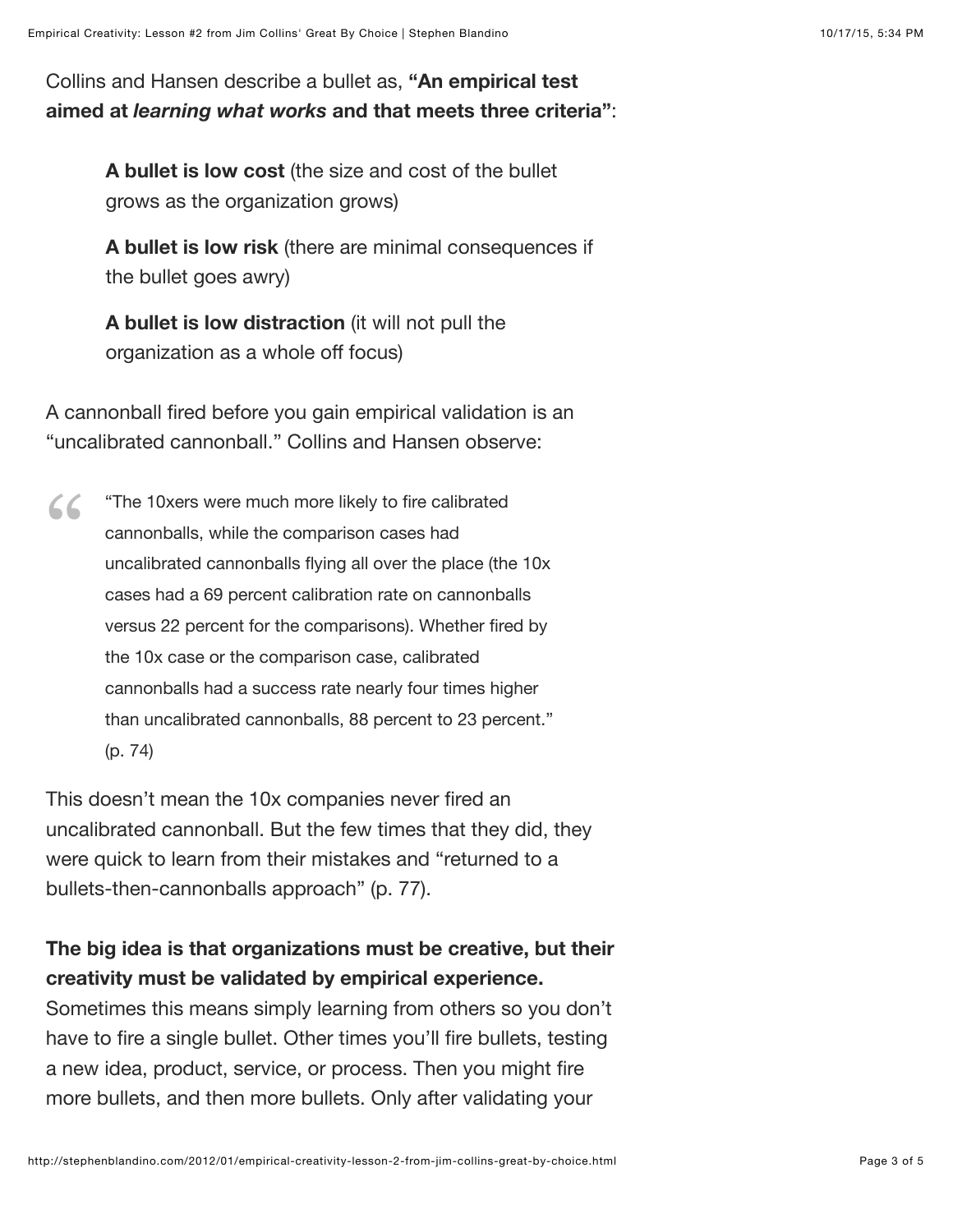creativity do you fire the mother load cannonball. Once you find out what works, the key is to turn it into a **20 Mile March [\(http://stephenblandino.com/2011/12/fanatic-discipline-lesson-1-from](http://stephenblandino.com/2011/12/fanatic-discipline-lesson-1-from-jim-collins-great-by-choice.html)jim-collins-great-by-choice.html)** .

One of the comparison companies, believe it or not, was **Apple**. Remember, this research looked at 1972-2002, and Steve Jobs didn't return to Apple until 1997. But consider Jobs' first move:

"What did jobs first do to get Apple back on track? Not the iPod, not iTunes, not the iPhone, not the iPad. First, he increased discipline. That's right, discipline, for without discipline there'd be no chance to do creative work. He brought in Tim Cook, a world-class supply chain expert, and together Jobs and Cook formed a perfect yin-yang team of creativity and discipline. They cut perks, stopped funding the corporate sabbatical program, improved operating efficiency, lowered overall cost structure, and got people focused on the intense 'work all day and all of the night' ethos that'd characterized Apple in its early years. Overhead costs fell. The cash-to-current-liabilities doubled, and then tripled. Long-term debt shrunk by two thirds and the ratio of total liabilities to shareholders' equity dropped by more than half from 1998 to 1999. Now, you might be thinking, 'Well, all that financial improvement naturally follows breakthrough innovation.' But in fact, Apple did all this *before* the iPod, iTunes, or the iPhone. Anything that didn't help the company get back to creating great products that people loved would be tossed, cut, slashed, and ruthlessly eliminated." (p. 83) "

Did it work? I think you know the answer. From 1997 to 2002, Apple outperformed the stock market by 127 percent and by 2010 became the most valuable technology company in the world.